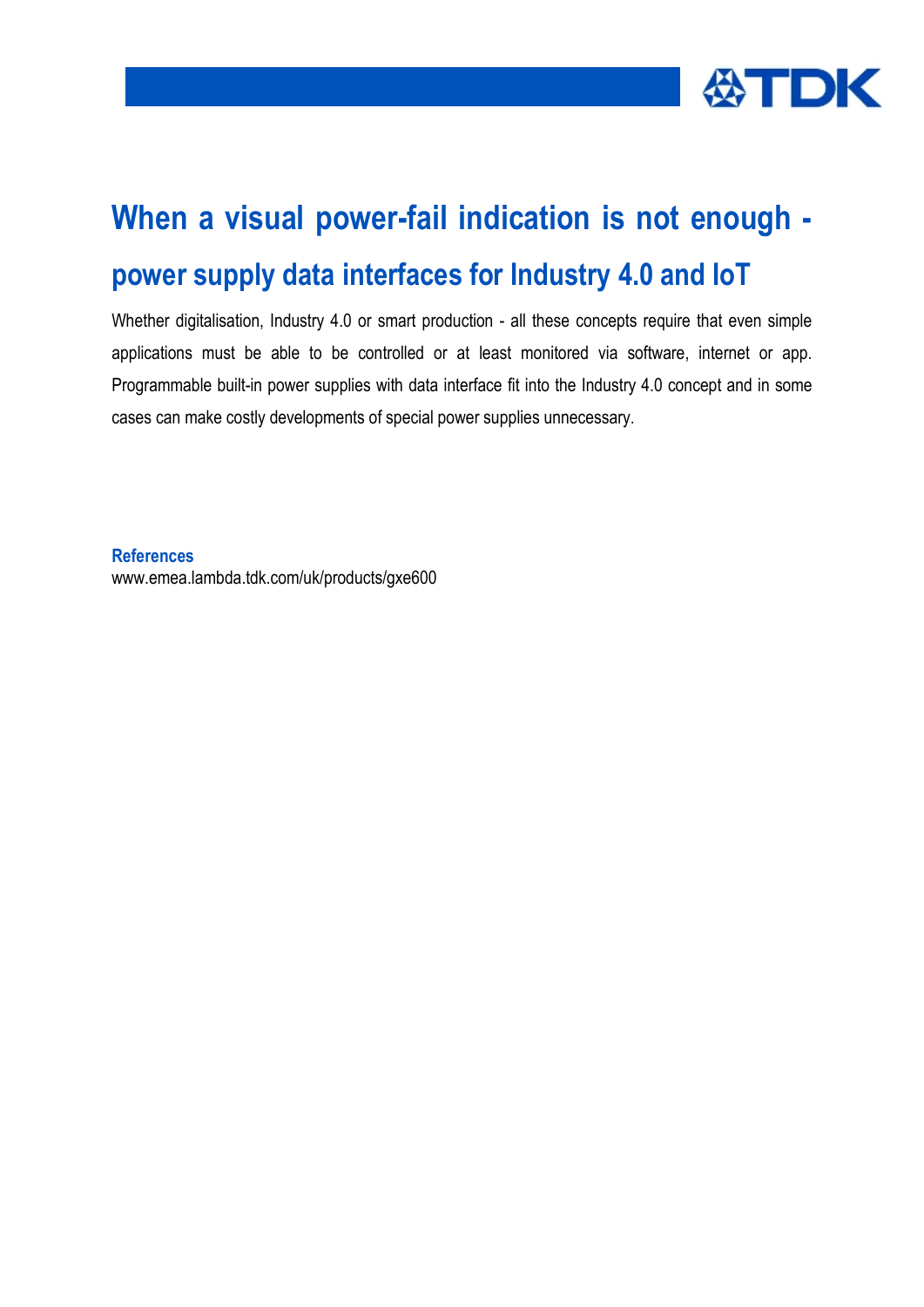

# **When a visual power-fail is not enough – power supply data interfaces for Industry 4.0 and IoT**

*Udo Schweizer, FAE & Product Manager, TDK-Lambda*

#### **Introduction**

To meet the requirements of Industry 4.0 and smart production, digital communication between machines, sensors and host systems is essential. Even simple applications need the ability to control and monitor the manufacturing process in real time using software and the internet. Standard power supplies with additional functionality have been introduced with data interfaces suitable for inclusion into the Industry 4.0 concept. As factories transition to autonomous production, a power supply's LED powerfail warning indicator may never get noticed.

Industry 4.0 has enhanced manufacturing away from centralised to localised control, where machines, sensors, devices and people communicate and are connected with one another. This allows for real time monitoring of a multitude of aspects including production speed, material availability and predictive maintenance. Sensors in a machining centre not only record the speed, feed rate, cutting depth and position of the tools, but also the operating hours, temperature and viscosity of the cooling lubricant. Higher-level control systems can use this data to calculate the remaining operating time of the various machine components and tools, providing advance notice of necessary upcoming service requirements. This can then coincide with a planned production changeover, avoiding costly, extensive, unplanned machine downtime.

#### **The need for data interfaces**

For this to work, every subsystem of a machine requires a data interface. This must include information from the power supplies delivering stable, regulated voltages and currents to motors, pumps, solenoids and electronic control equipment. This is particularly important in the case of the power supply, as it is a system-critical component where a failure will bring a machine to a direct and sudden halt. If the power supply can report its output current level, for example, that data can be analysed for deviations from the normal current consumption and provide an early indicator of an impending failure of a motor's bearings for example.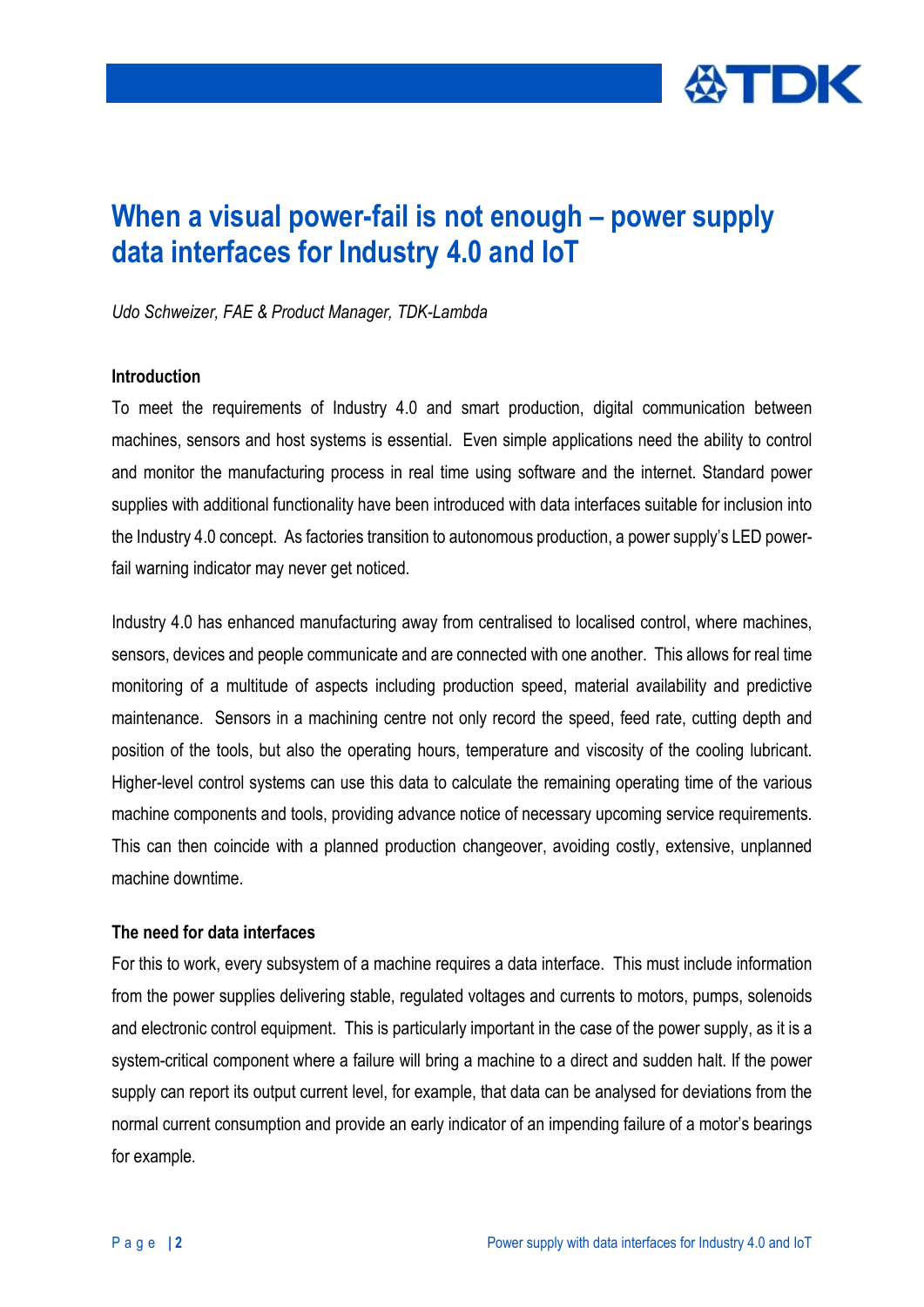

### **Modbus**

For data transmission within an industrial environment, the open source, low cost, Modbus RTU (Remote Terminal Unit) serial protocol is used. It is based on a master-slave architecture and primarily uses RS-485 serial interfaces. Up to 32 devices can be attached to the same bus. RS-485 can use long cable lengths of up to 1,200 metres and has a high interference immunity due to the symmetrical signal transmission. It has been used successfully in industry and laboratories for decades with a wide industry knowledge base. Another advantage of Modbus RTU protocol is the simple implementation of common visualisation software for process control such as LabVIEW and VEE.

Modbus TCP (sometimes known as Modbus IP, Modbus EtherNet, and Modbus TCP/IP) runs on an Ethernet physical level. There is no real limit on the number of devices that can be attached, but the data switches are more expensive.

Figure 1 shows a typical factory configuration. Ethernet is used at the higher level to communicate between servers, computers and the machines' HMI (Human-Machine Interface). Fieldbus encompasses the lower level communication between the HMI and the machines.



**Industrial Ethernet vs. Feldbusse** 

Figure 1: Typical factory communication system using Ethernet and Fieldbus.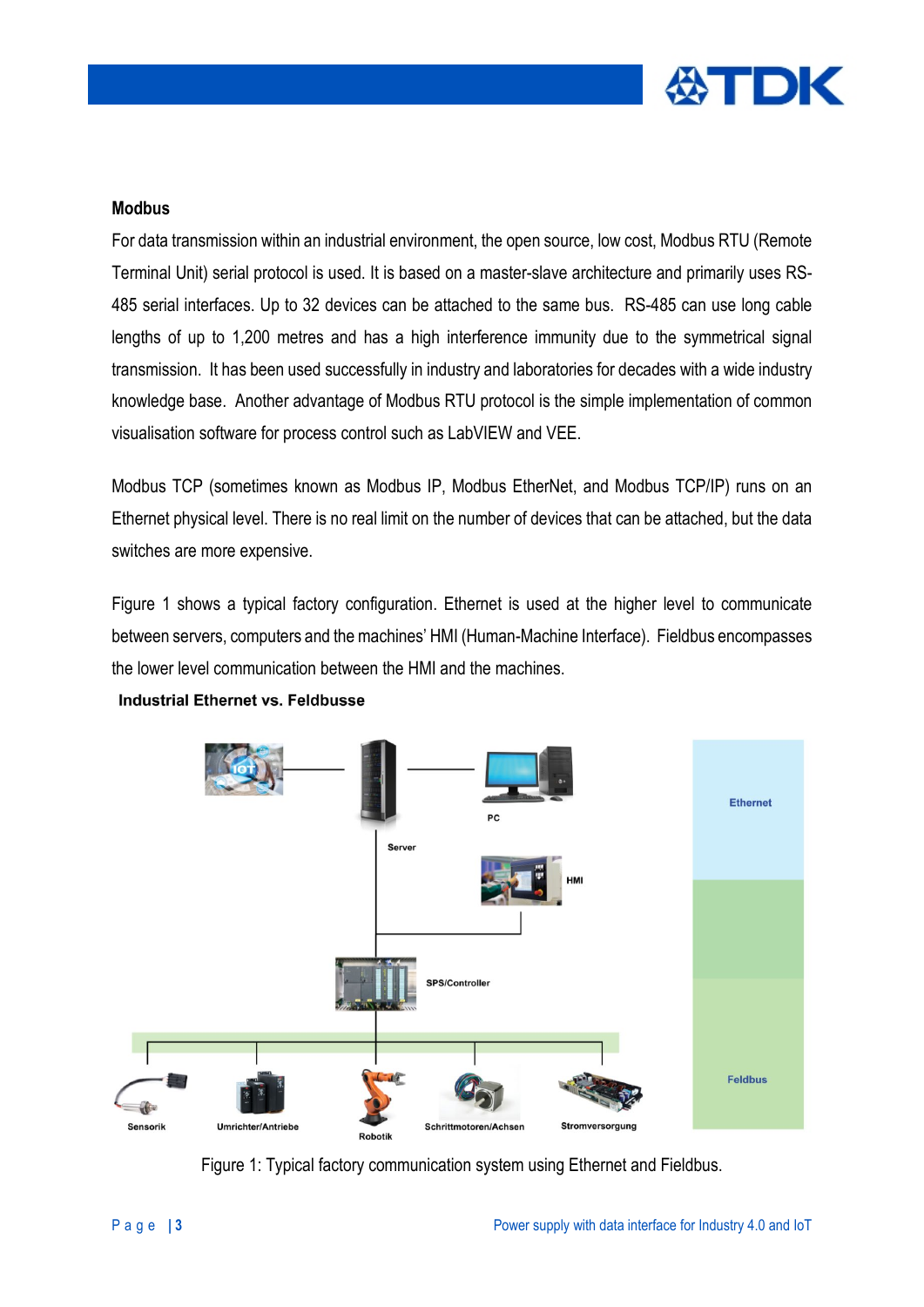

# **Fieldbus power supplies suitable for use with Modbus RTU**

The TDK-Lambda GXE600 series of 600W AC-DC industrial power supplies (Figure 2) was designed primarily for use in Industry 4.0 Modbus RTU protocol fieldbus applications. It features RS-485 communication with the ability to both monitor and program the output voltage and current. In addition the product can be programmed to operate in constant current and/or constant voltage modes.



Figure 2: TDK-Lambda GXE600 power supply

#### **Using an interface for programming a power supply**

TDK-Lambda's GXE600 has a software tool G-AXESS (Figure 3) available for download by the machine developers. The software tool, a LabVIEW application with integrated runtime engine, runs under Windows. PCs or laptops without an RS-485 interface can be connected directly to the power supply unit via a commercially available USB-RS-485 converter. LabVIEW is a common software for controlling machines, plants and for visualising data. Many Engineers, automation specialists and other technical professionals are very familiar with LabVIEW. With G-AXESS, machine developers can comfortably program and parameterise the power supply unit. Output voltage, current, overvoltage protection, current limit and other control and signal parameters can be set (Figure 4). The start-up ramp time for voltage and current, the current limiting characteristics, signal delays, protective functions and the behaviour after a power failure are also programmable.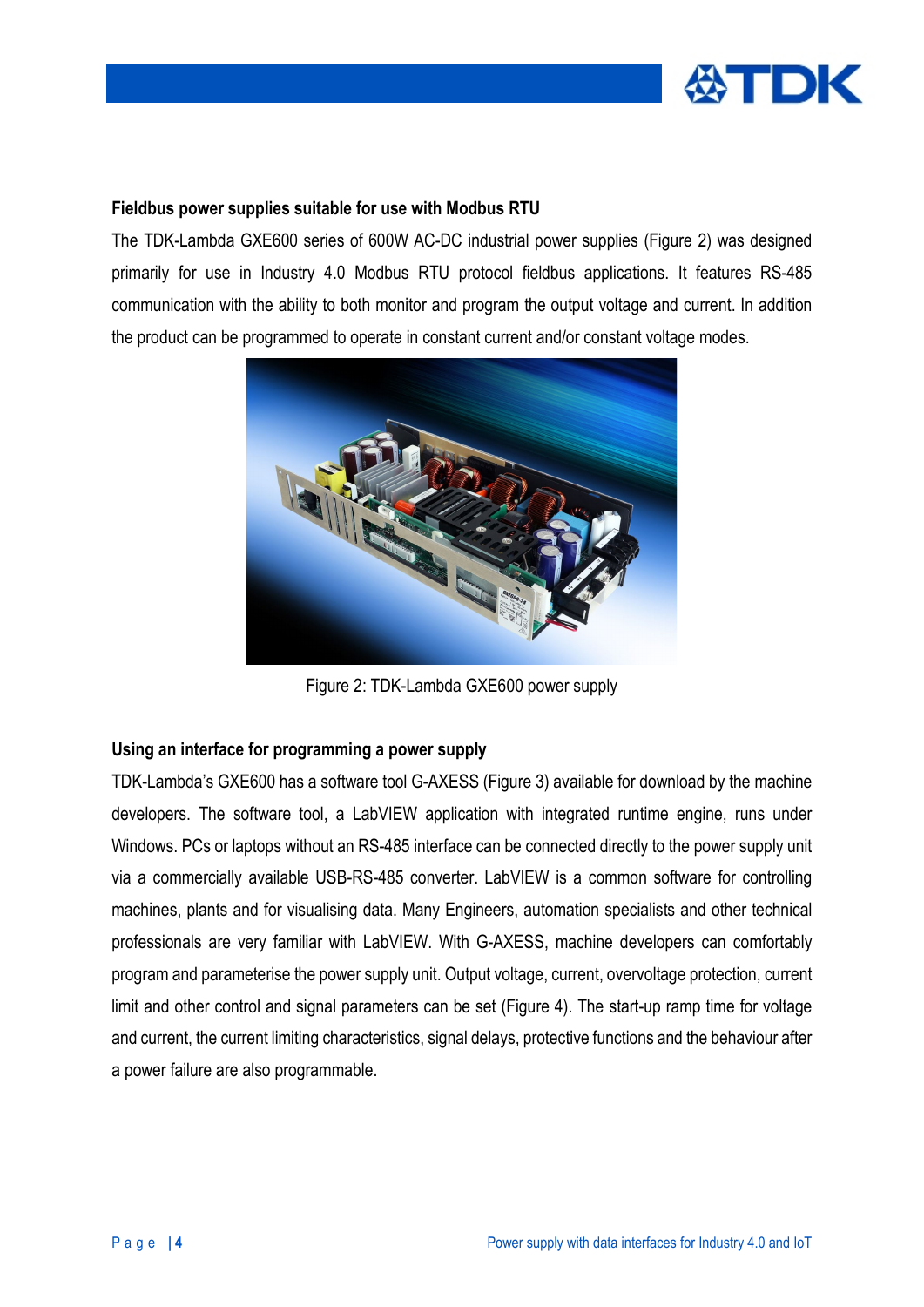



Figure 3: The LabVIEW application G-AXESS enables simple programming of the GXE600

The programmable output voltage ramp-up time feature enables the GXE600 to be used in applications that previously required costly, time consuming, development of custom power supplies. One example is mass spectrometers, where large internal inductances required longer ramp-up time of the output voltage. Using G-AXESS, the application developer can adjust the ramp-up time across wide limits via software. Testing and plating applications often require the ability for a power supply to operate in constant voltage and constant current (CVCC) modes. The GXE600 output can be programmed from 20 to 120% of the rated output voltage and from 20 to 100% of the rated output current. This can be accomplished using software or an external analog voltage (Figure 4).



Figure 4: GXE600 constant voltage and current operating range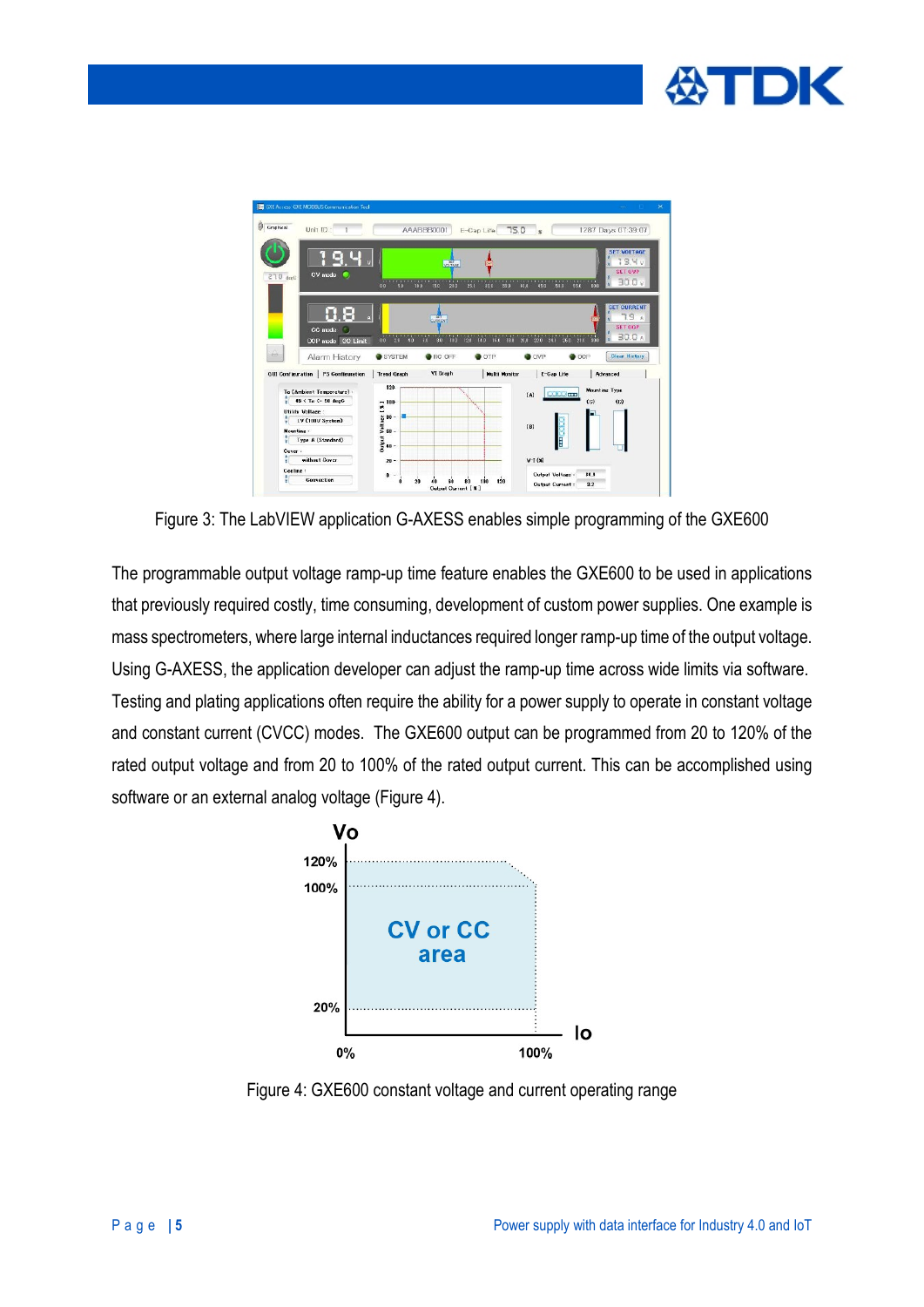

#### **Stored data within the power supply**

The ability to store data within the power supply for Industry 4.0 can assist machine fault finding and for preventative maintenance planning. Using the example of the GXE600, the power supply is equipped with an operating hours counter, temperature sensor and error register. This makes it possible to easily retrieve hardware data, including the number of hours it has been running, the internal temperature, model, lot number, serial number and firmware version. The hardware data is important for service and traceability of components and can be used by the central plant management. An external error memory is also supported (Figure 5), which can be installed in the machine's HMI for example. The data can be sent from the power supply unit to the HMI via Modbus RTU. With G-AXESS, it is possible to select in the power supply's internal error register if values are to be stored in the volatile or the non-volatile memory. In the event of a malfunction, the service department can use this data to determine the cause of a power supply failure, which could be bearing wear on a machine's servo motor causing an increased current demand.

| <b>QUI Configuration</b> |         | <b>PS Configuration</b> | Trend Greph                                               |          | VI Graph |                   |   | Multi Monitor | E-Cap Life                        |               |                      |         |                     |                |                      |                                |         |
|--------------------------|---------|-------------------------|-----------------------------------------------------------|----------|----------|-------------------|---|---------------|-----------------------------------|---------------|----------------------|---------|---------------------|----------------|----------------------|--------------------------------|---------|
| Active                   | Unit ID |                         | Output Voltage Output Current Internal Temperature Alarms |          |          |                   |   |               |                                   |               | a.                   | B       | Ĉ.                  | D.             | F                    | E                              | G.      |
|                          |         |                         |                                                           |          |          |                   |   |               | $\hat{\phantom{a}}$<br>On Logging |               | hestemp              | Unit ID | Output Voltage      | Output Current | Internal Temperature | Alarm                          | Alerm A |
| ☑                        |         | 0.5                     | $-0.0$                                                    | A        | 27       | $dec$             |   | OVP           |                                   |               | 13:37:22<br>13:37:23 |         | 253<br>26.8         | 1.1<br>1.3     |                      | $27 -$<br>$27 -$               |         |
|                          |         | 0.0                     | 0.0                                                       | $\Delta$ | $-40$    | $_{\text{des}}$ C |   |               | <b>LOG Start</b>                  |               | 13:37:24             |         | 268                 | 1.1            |                      | $27 -$                         |         |
|                          |         |                         |                                                           |          |          |                   |   |               |                                   | 5             | 13:37:24             |         | 26.8                | 1.1            |                      | $27 -$                         |         |
|                          |         | 0.0                     | 0.0                                                       | $\Delta$ |          | $-40$ degC        | v |               |                                   | $\frac{6}{7}$ | 13:37:25             |         | 20.6                | 0.1            |                      | $27 -$                         |         |
|                          |         | 0.0                     | 0.0                                                       |          | $-40$    | decC              |   |               |                                   |               | 13:37:25             |         | 6                   | 0.2            |                      | $27 -$                         |         |
| O                        |         |                         |                                                           |          |          |                   |   |               |                                   | $\frac{8}{9}$ | 13:37:26<br>1337.26  |         | 6<br>$\overline{6}$ | 0.3<br>0.2     |                      | $27 -$<br>$27 -$               |         |
|                          |         | 0.0                     | 0.0                                                       | A        | $-40$    | $dec$             | × | $\sim$        |                                   | $10\,$        | 13:37:27             |         | 6                   | 0.3            |                      | $27 -$                         |         |
|                          |         | 0.0                     | 0.0                                                       | $\Delta$ |          | $-40$ dogC        |   |               | LOG Open                          | 11            | 13:37:28             |         | 20                  | 0.9            |                      | $27 -$                         |         |
|                          |         |                         |                                                           |          |          |                   |   |               | $\ddot{}$                         | 12            | 13:37:28             |         | 20                  | 0.8            |                      | $27 -$                         |         |
|                          |         |                         |                                                           |          |          |                   |   |               |                                   | 13            | 13:37:29             |         | 38                  | Ö              |                      | 27 OVP                         |         |
|                          |         |                         |                                                           |          |          |                   |   |               |                                   | 14            | 13:37:29             |         | 0.8                 | o              |                      | 27 OVP                         |         |
|                          |         |                         |                                                           |          |          |                   |   |               |                                   | 15            | 13:37:30             |         | 0.7                 | Ō.             |                      | 27 OVP                         |         |
|                          |         |                         |                                                           |          |          |                   |   |               |                                   | 16            | 13:37:31             |         | 0.6                 | o<br>Ó         |                      | 27 OVP                         |         |
|                          |         |                         |                                                           |          |          |                   |   |               |                                   | 17<br>18      | 13:37:31<br>13,37.32 |         | 0.6<br>0.6          | 0              |                      | 27 RO OFF OVP<br>27 RG OFF OVP |         |
|                          |         |                         |                                                           |          |          |                   |   |               |                                   | 19            | 13:37:32             |         | 0.6                 | $\Omega$       |                      | 27 RO OFF OVP                  |         |
|                          |         |                         |                                                           |          |          |                   |   |               |                                   | 20            | 13:37:33             |         | 0.6                 | $\Omega$       |                      | 27 RG OFF OVP                  |         |

Figure 5: Using the G-AXESS software tool, the user can determine which events generate a log file

This history of temperature, operating time and the time spent in an overload condition can be used to calculate stress levels and the life expectancy of the product. The rule of thumb is that a temperature increase of 10 degrees halves the service life of the electrolytic capacitors. (Fig. 6).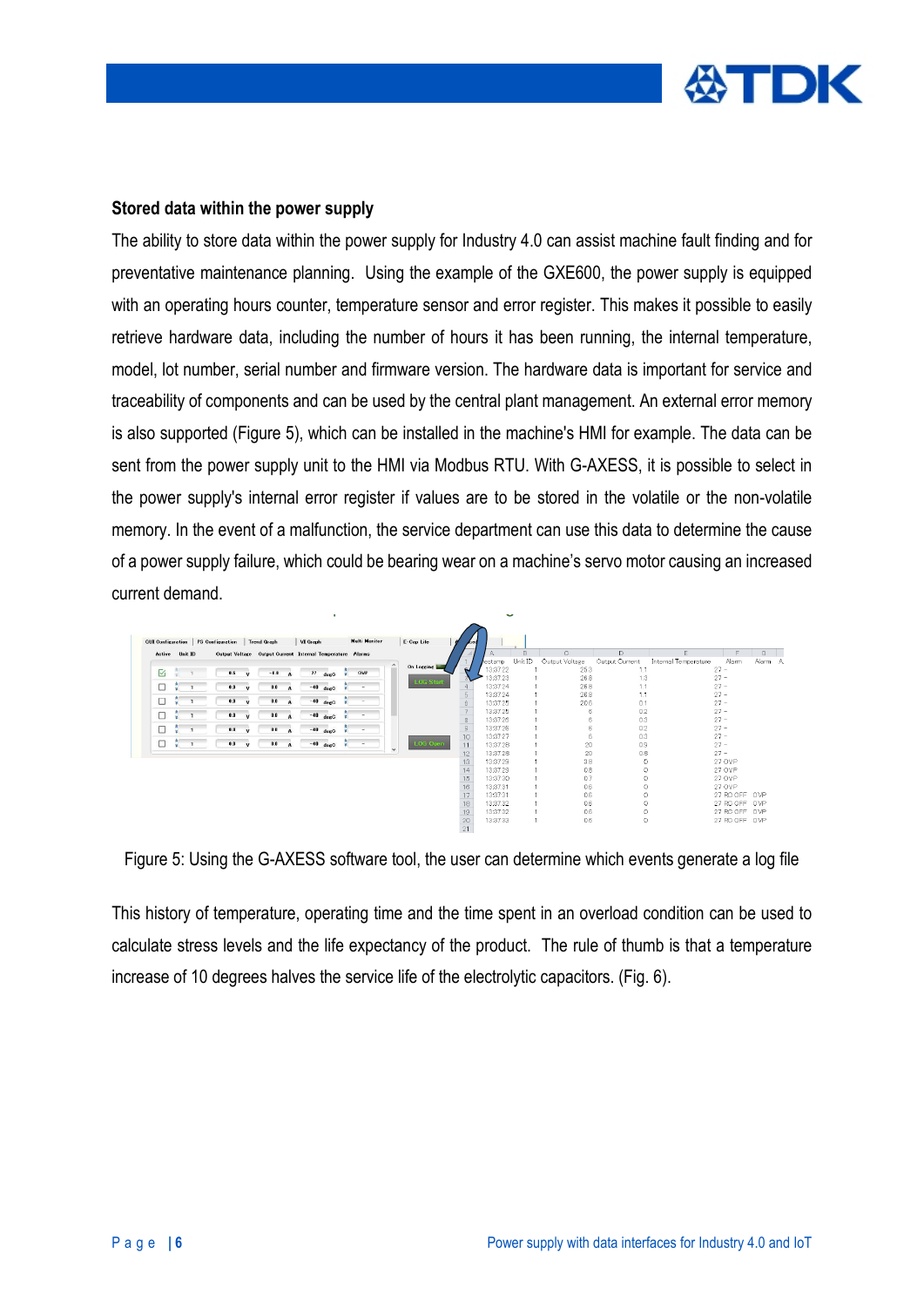



Figure 6: G-AXESS electrolytic capacitor life forecast view

This data enables the user to predict when a power supply needs to be replaced and schedule that accordingly during routine servicing. G-AXESS can be used to save these parameters on a PC and the configuration applied to any number of power supply units.

# **Practical benefits**

Rather than relying on a power supply's LED warning signal to provide a visual indicator of a potential problem, the power supply's data interface can send a detailed message directly to the factory computers. The affected machine can be disabled, a service technician notified and production transferred to a parallel machine.

One example where the GXE600 is supplying data is in autonomous industrial fork-lift trucks. Li-Ion or Li-Polymer batteries require complex battery management compared to lead-acid batteries. The GXE600 is integrated into the vehicle controller via a data interface, continually providing data on charging current, voltage and time. The controller analyses this information and can adjust the charge characteristics, calculate the remaining operating time and the charge time for the next charge. This optimises the reliability and availability of forklift trucks in large automated logistics centres.

# **Conclusion**

A power supply with a data interface is the answer to key challenges facing plant and machine operators in the Industry 4.0 environment. With a simple integration into the fieldbus environment, new options can be provided for remote maintenance, fault diagnosis and support a change from fixed to dynamic maintenance intervals. In this way the power supply can contribute to productivity optimisation of the entire plant, helping to avoid costly unplanned, machine downtime.